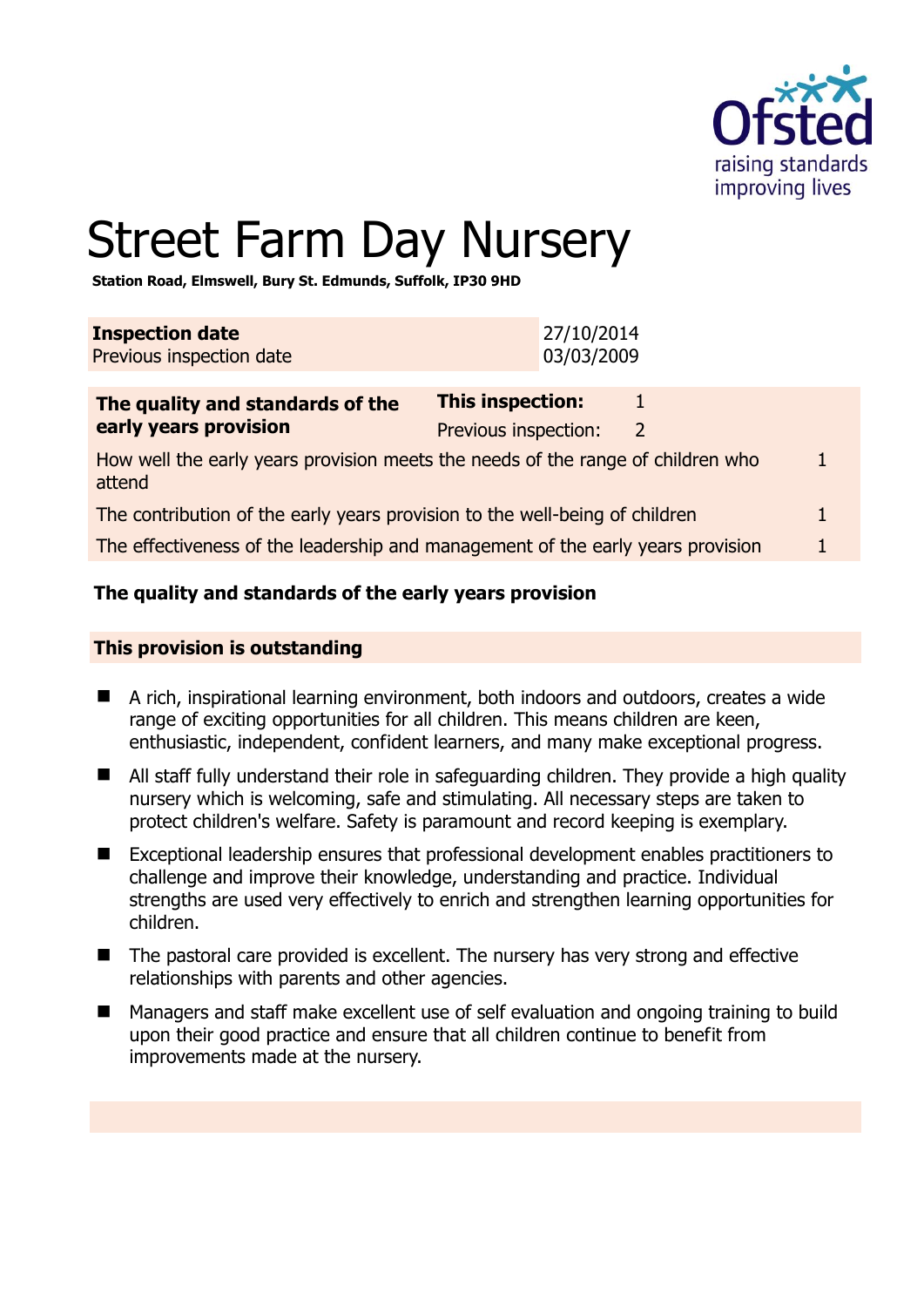# **Information about this inspection**

Inspections of registered early years provision are:

- scheduled at least once in every inspection cycle the current cycle ends on 31 July 2016
- scheduled more frequently where Ofsted identifies a need to do so, for example where provision was previously judged inadequate
- **•** brought forward in the inspection cycle where Ofsted has received information that suggests the provision may not be meeting the legal requirements of the Early Years Foundation Stage or where assessment of the provision identifies a need for early inspection
- **•** prioritised where we have received information that the provision is not meeting the requirements of the Early Years Foundation Stage and which suggests children may not be safe
- scheduled at the completion of an investigation into failure to comply with the requirements of the Early Years Foundation Stage.

#### **Inspection activities**

- $\blacksquare$  The inspector carried out a tour of the setting.
- The inspector observed activities in the indoor and outdoor learning environments.
- The inspector conducted a joint observation with the manager.
- The inspector held meetings with the manager and spoke to staff and children.

The inspector looked at children's assessment records, planning documentation, evidence of suitability of staff working within the setting, the provider's self-

- $\blacksquare$ evaluation and a range of other documentation, including risk assessments and policies.
- $\blacksquare$ The inspector also took account of the views of parents and carers spoken to on the day of the inspection.
- The inspector discussed with staff how they gain the views of parents.

#### **Inspector**  Caroline Clarke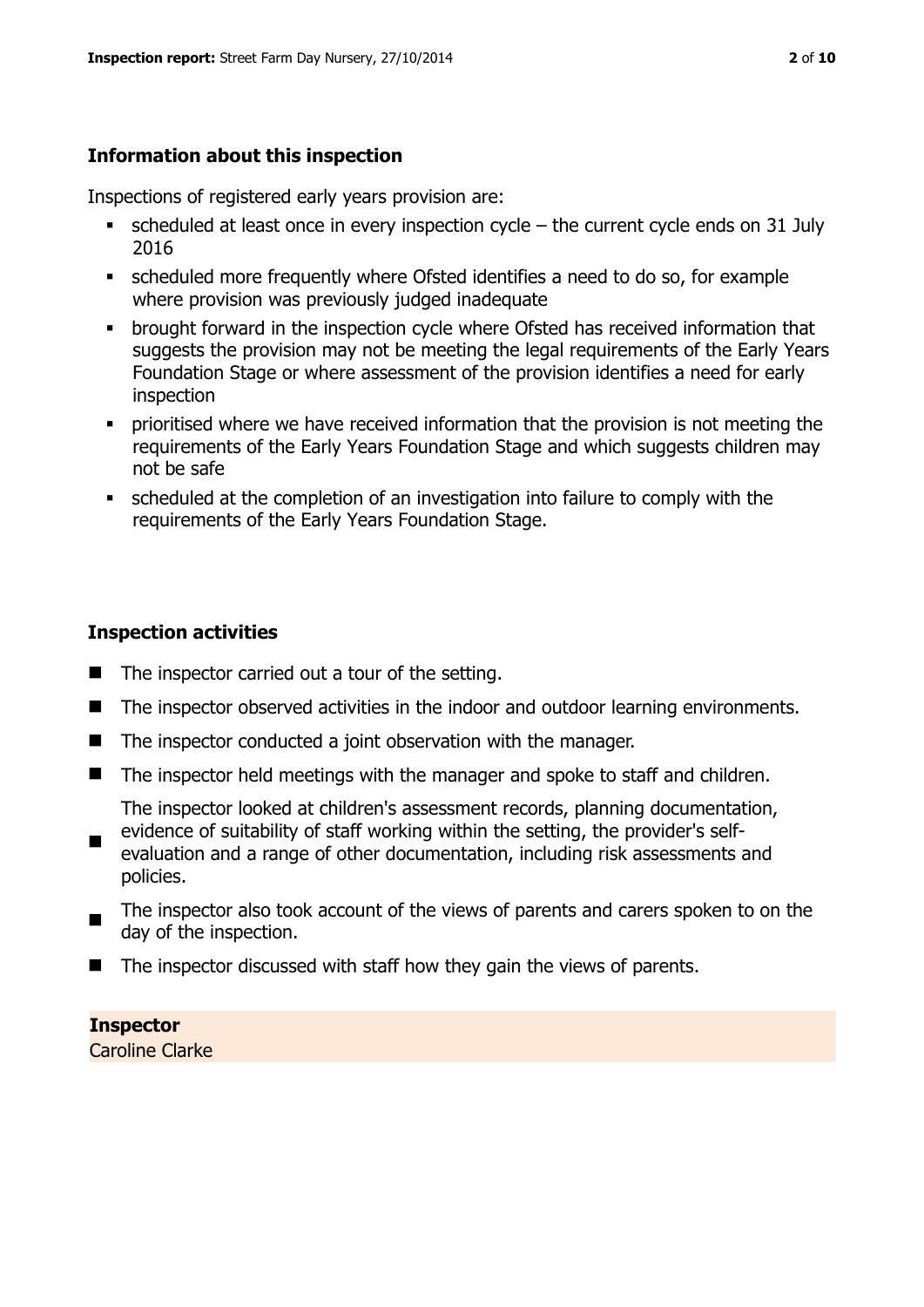# **Full report**

#### **Information about the setting**

Street Farm Day Nursery opened in 2003 and is on the Early Years Register. It is privately owned and is situated in Elmswell, Suffolk. The nursery operates from two specifically converted residential buildings. Children have access to an enclosed outdoor play area. It is open each weekday from 8am to 6pm, for 52 weeks of the year. There are currently 97 children on roll, some in part-time places. The nursery supports children with special educational needs and/or disabilities and who speak English as an additional language. There are 22 members of staff, 20 of whom hold appropriate early years qualifications to at least level 2. The nursery provides funded early education for two-, three- and fouryear-olds.

#### **What the setting needs to do to improve further**

#### **To further improve the quality of the early years provision the provider should:**

■ enhance the use of peer mentoring to enable all staff to gain further confidence in giving and receiving constructive feedback, that will improve their teaching even further and provide the best possible learning outcomes for children.

#### **Inspection judgements**

#### **How well the early years provision meets the needs of the range of children who attend**

Children of all ages benefit from a wealth of stimulating and engaging activities. They demonstrate high levels of curiosity and involvement in activities, motivated by the enthusiasm of staff. Staff use their communication skills exceptionally well to model, scaffold and develop language, and ideas from training courses ensure each room is a communication-rich learning space. For example, mathematical language is used to problem solve as children order different lengths of string and different sized potion jars. One child is able to confidently explain what a cauldron is and what it is used for. Staff have an excellent knowledge and understanding of the learning and development requirements, placing children alongside one another at the easel to encourage more communication rather than one either side. They provide a broad range of interesting and challenging experiences for children that meet their individual needs very well indeed. Staff are highly innovative and will take risks, resulting in some consistently high learning experiences for children. For example a child-initiated party planning project where children made invitations and lists, travelled on the train to buy ingredients, made food, served food and designed and ran party games, finally creating a wall display of their learning, resulted in excellent learning outcomes. A colourful and inspirational scrapbook shows a child-initiated teaching unit based on fairies, with a clear focus on developing writing skills.

Staff collect detailed learning and development information from parents when children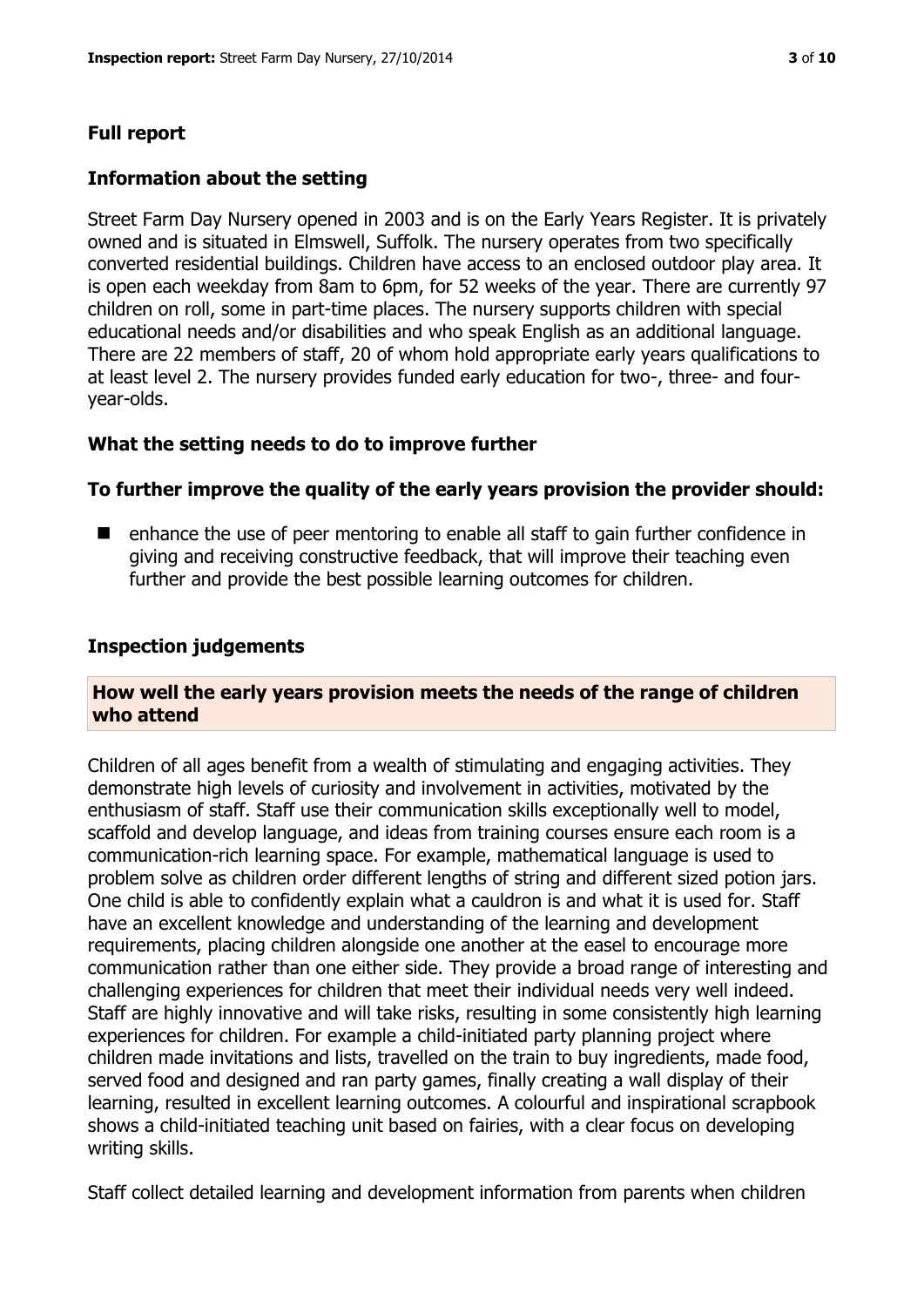first join the nursery. This is used very effectively to inform on entry assessments and supports children's individual age and stage of development. The quality of teaching is consistently good and often outstanding. Staff are highly skilled in engaging children in activities that enable them to learn and make good progress. For example, as children help to carve a pumpkin, they are challenged by a member of staff to think about uses for the pumpkin seeds. Staff support children extremely well as they play. They sit alongside them at their level and help and encourage them in their activities, letting children lead. This enables children to play and explore their environment, learning through a process of trial and error and developing independence. As a result, children are happy and engaged in activities for prolonged periods of time. Children enjoy using books and have opportunities to freely access these from reading areas both indoors and outside. Their language is developing very well and all children, including those who speak English as an additional language and those with special educational needs and /or disabilities, are making good progress.

Outdoors, more space is available so that children can ride wheeled vehicles, balance and slide, write, take part in role play and dig in the sand pit. They also enjoy growing and caring for their own vegetables. In the toddler room, a vibrant wall display shows the impact of gardening for every month of the year through photographs and annotated pieces of work. Outside, children play musical instruments, explore with water and art materials and look for mini-beasts. Children are provided with a wide range of experiences to develop their physical skills. They enjoy mark making, making and using play dough, digging in mud, playing with containers and pouring water, climbing up the ladder and going down the slide, as well as playing basketball and football. As a result children make good progress in their physical development, based on their starting points. They gain a wide range of skills necessary for their next stage in their learning, including school, when the time comes. In all rooms every space is colourful, vibrant and stimulating, for example, the ceilings that are awash with dangling objects of varying textures, often made by the children themselves. These eye catching and imaginative displays enhance development for children of all ages and show progression through the age groups.

Children have learning journals that contain detailed information about their progress towards the early learning goals. This includes information collected from the parents on entry to the setting, examples of children's work, photographs and observations. Each child's progress against the seven areas of learning and development is clearly tracked against age-related expectations. Staff also record an achievement summary for each child covering all areas of learning. Observations are used very effectively by staff to plan next steps in learning, and assessment by all staff is rigorous. Tracking of individual children is very robust and this exemplary practice contributes to the rapid progress that some children make. Parents enjoy contributing towards these learning records. This means that there is shared knowledge about children and a detailed picture of each child's learning and development is obtained.

#### **The contribution of the early years provision to the well-being of children**

Staff place a very strong emphasis on supporting children's emotional and physical wellbeing. A key-person system is well established and actively contributes to the high level of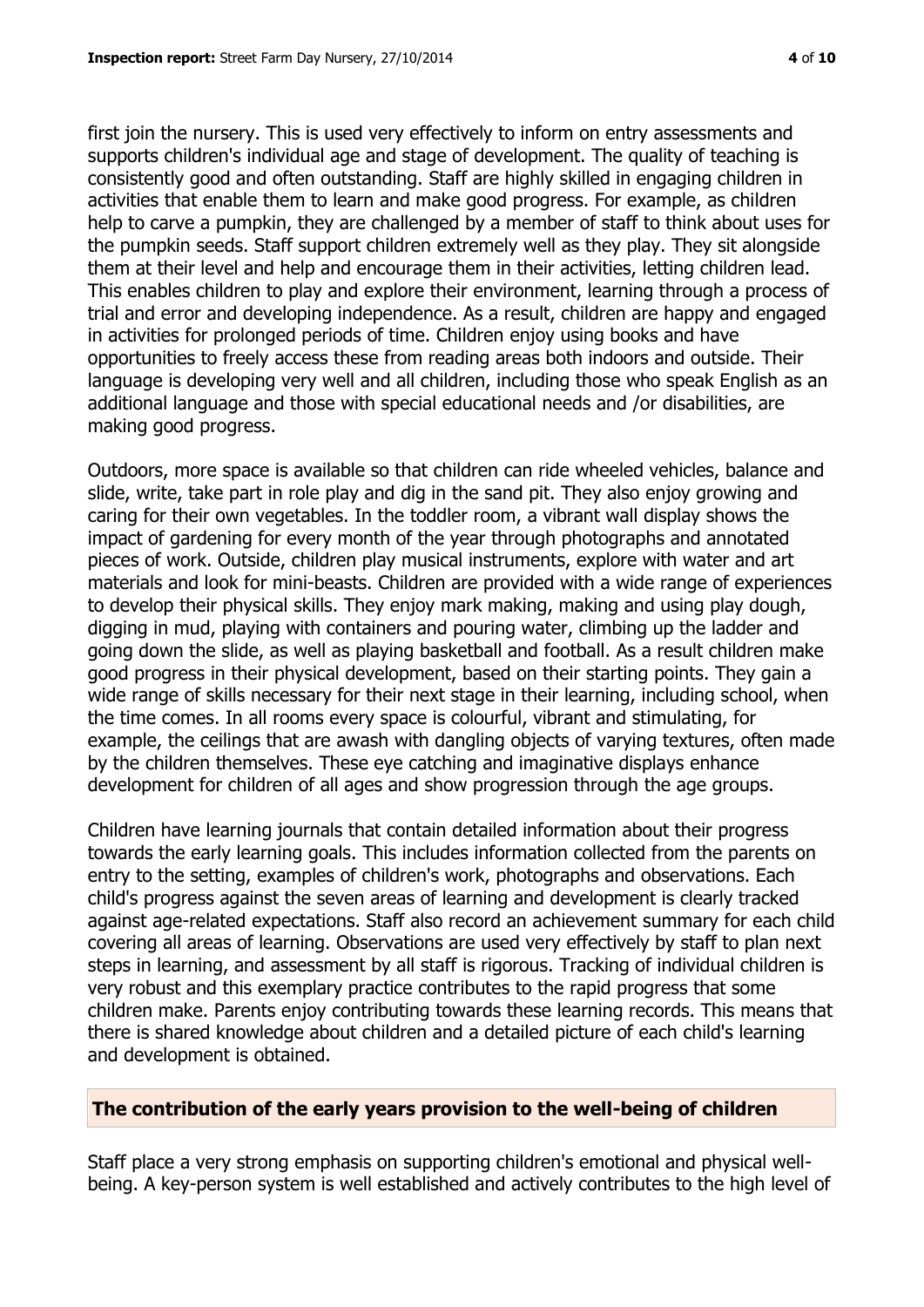pastoral care referred to by parents. All children are confident, happy learners and settle quickly to their activities, mixing well with the other children. Resources are very accessible to children and all are clearly labelled, encouraging children to make independent choices. Independence is also promoted at mealtimes, when children wash their own hands, make choices, serve food and clean up after themselves. Learning opportunities are now embedded at mealtimes and behaviour is consistently good, showing strong evidence that actions put in place following the previous inspection have had an impact. Children have daily opportunities to run about in the fresh air, in order to promote their physical well-being. Staff promote the awareness of healthy lifestyles by talking about the fruits and vegetables shared at snack time, including those they have grown themselves, and encouraging the children to drink water or milk.

Effective settling-in procedures are in place and children are very well supported emotionally. All room leaders describe the environments as home from home and their aim is to support home routines and work in close partnership with parents. One parent said, 'Having found it hard to settle at first, my child is now very much at home here. I am delighted'. Another parent added, 'The nursery should be very proud of the efforts staff make with the children'. Children are equally well supported emotionally when they leave the nursery and move into local schools. Excellent liaison takes place between the reception teachers at local schools and the nursery staff. This results in children being confident and prepared for the next stage in their learning, very detailed exchanges of information and a significant number of children achieving above expectations on entry to school.

All staff demonstrate a good understanding of safeguarding. They know the signs to look for and how to record and pass on information if required. Children demonstrate safe practices as they play, for example, looking out for other children around them as they use the slide and play football. Staff encourage children to grow in confidence by taking risks within a safe environment. Children cooperate well with each other and know what acceptable behaviour looks like in the nursery. This is because systems are in place and all staff are consistent in their approach towards positive behaviour management. Children are praised for good behaviour and are reminded of expectations on a regular basis. For example, a member of staff intervenes when two children are finding it hard to share a toy and resolves the situation through positive behaviour management.

#### **The effectiveness of the leadership and management of the early years provision**

The manager and staff create a first-class nursery that is welcoming, stimulating and safe. She ensures that staff are aware of and follow policies and procedures in relation to safeguarding children and receive the necessary training and checks. Children are supervised at all times and correct adult-to-child ratios are adhered to.

Induction arrangements are in place for staff and ongoing staff development is actively encouraged. The manager evaluates the quality of practice and provision, taking into account the views of staff, children and parents. She has identified areas for development through ongoing meticulous self-evaluation. The manager is fully committed to creating,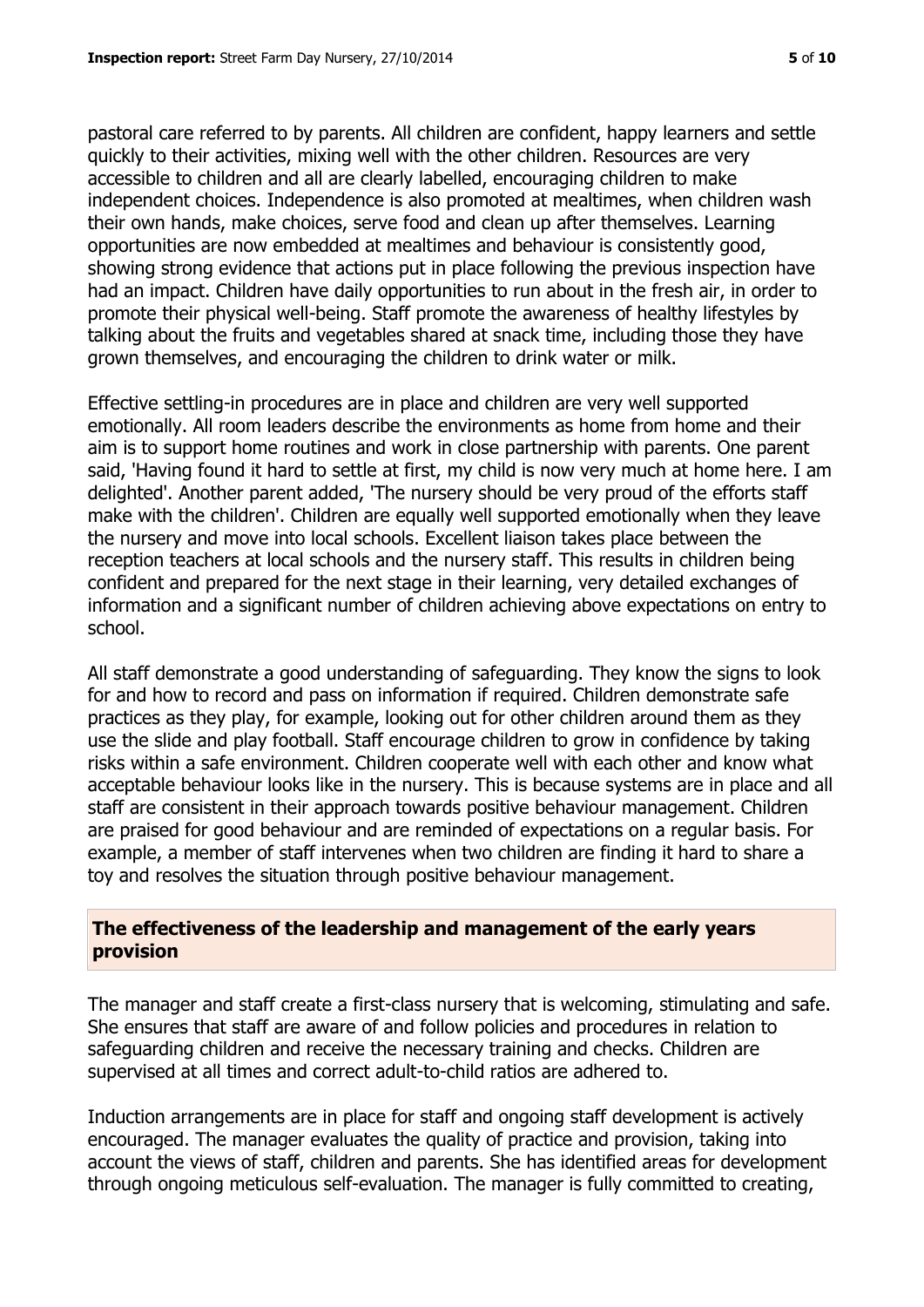maintaining and improving the nursery so that it meets the highest standards and offers the best experience for children. All staff use their skills and expertise well to support the learning and development of all children, regardless of their age or ability. For example, individual staff members have attended Forest School training and have set up a Woodland Stick Children's Club at the request of the children. Staff feel supported by the management and are helped to improve their knowledge, understanding and skills. The manager has a good understanding of her role in the monitoring of the delivery of educational programmes and a good overview of the continuous provision for children in the indoor and outdoor learning environments. Her drive, passion and exemplary leadership ensure that all staff have the highest expectations and secure nothing but the best outcomes for the children in their care. Plans are in place to make further use of peer mentoring training, ensuring that the newer staff are actively involved in observing and feeding back regarding teaching practices. Assessment and planning documentation is detailed and provides an accurate summary of children's abilities and progress. The consistency of documentation across all three rooms, clear differentiation on an individual basis and detailed next steps are exemplary and worthy of dissemination to others.

Good staff communication ensures that children's individual needs are quickly identified and well met through very strong partnerships between the nursery, parents and external agencies. Feedback from parents is used to help the nursery self-evaluate and further improve the facilities and teaching and learning that it currently provides. Good use is made of information provided by external agencies. For example reports from health and educational professionals are used to plan individual targets for children with additional needs. Managers and staff share detailed information regarding children's needs, abilities and progress with other providers.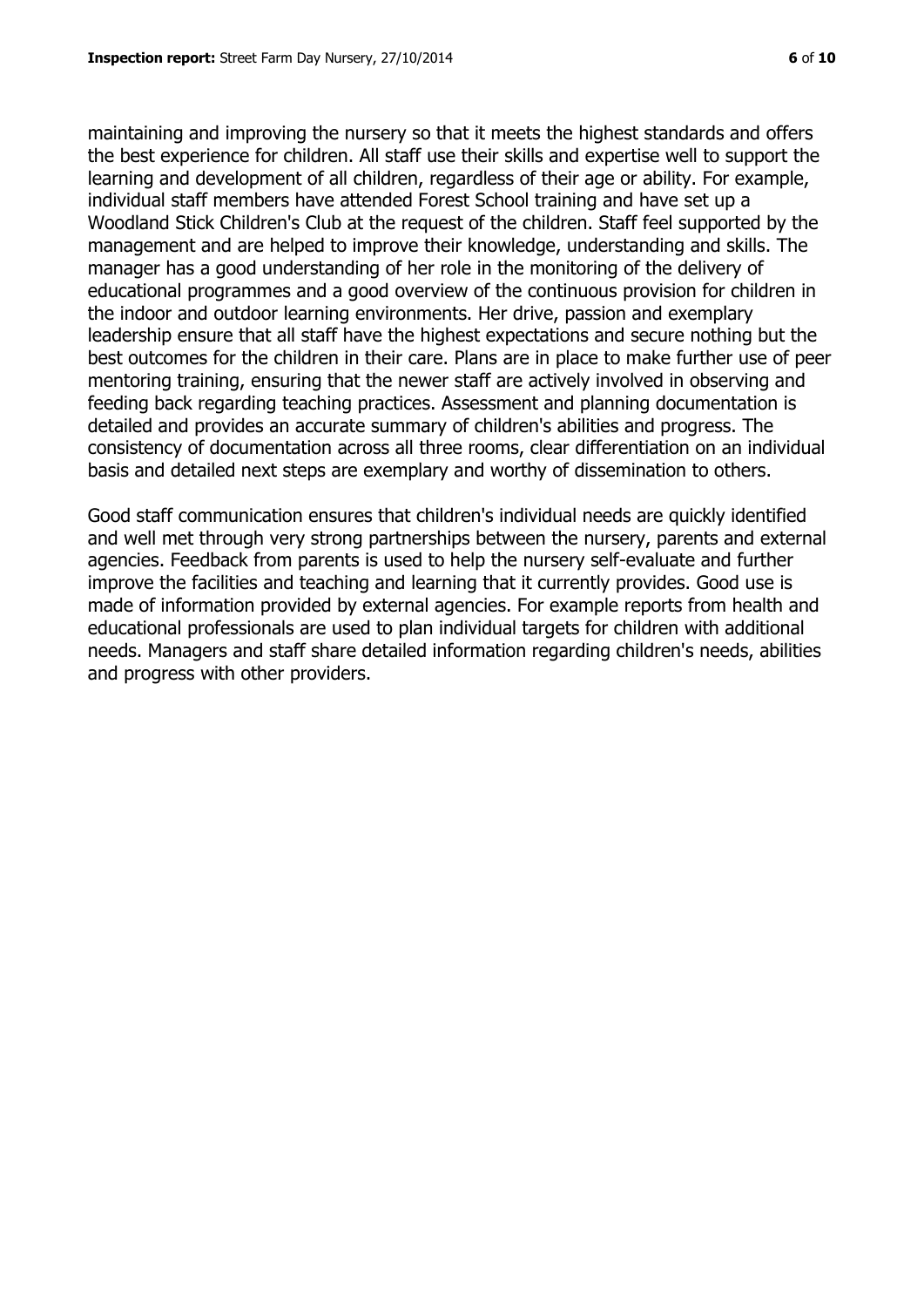# **What inspection judgements mean**

# **Registered early years provision**

| <b>Grade</b> | <b>Judgement</b>        | <b>Description</b>                                                                                                                                                                                                                                                                                                                                                                                |
|--------------|-------------------------|---------------------------------------------------------------------------------------------------------------------------------------------------------------------------------------------------------------------------------------------------------------------------------------------------------------------------------------------------------------------------------------------------|
| Grade 1      | Outstanding             | Outstanding provision is highly effective in meeting the needs<br>of all children exceptionally well. This ensures that children are<br>very well prepared for the next stage of their learning.                                                                                                                                                                                                  |
| Grade 2      | Good                    | Good provision is effective in delivering provision that meets<br>the needs of all children well. This ensures children are ready<br>for the next stage of their learning.                                                                                                                                                                                                                        |
| Grade 3      | Requires<br>improvement | The provision is not giving children a good standard of early<br>years education and/or there are minor breaches of the<br>safeguarding and welfare requirements of the Early Years<br>Foundation Stage. We re-inspect nurseries and pre-schools<br>judged as requires improvement within 12 months of the date<br>of inspection.                                                                 |
| Grade 4      | Inadequate              | Provision that is inadequate requires significant improvement<br>and/or enforcement action. The provision is failing to give<br>children an acceptable standard of early years education and/or<br>is not meeting the safeguarding and welfare requirements of<br>the Early Years Foundation Stage. It will be monitored and<br>inspected again within six months of the date of this inspection. |
| Met          |                         | There were no children present at the time of the inspection.<br>The inspection judgement is that the provider continues to<br>meet the requirements for registration.                                                                                                                                                                                                                            |
| Not met      |                         | There were no children present at the time of the inspection.<br>The inspection judgement is that the provider does not meet<br>the requirements for registration.                                                                                                                                                                                                                                |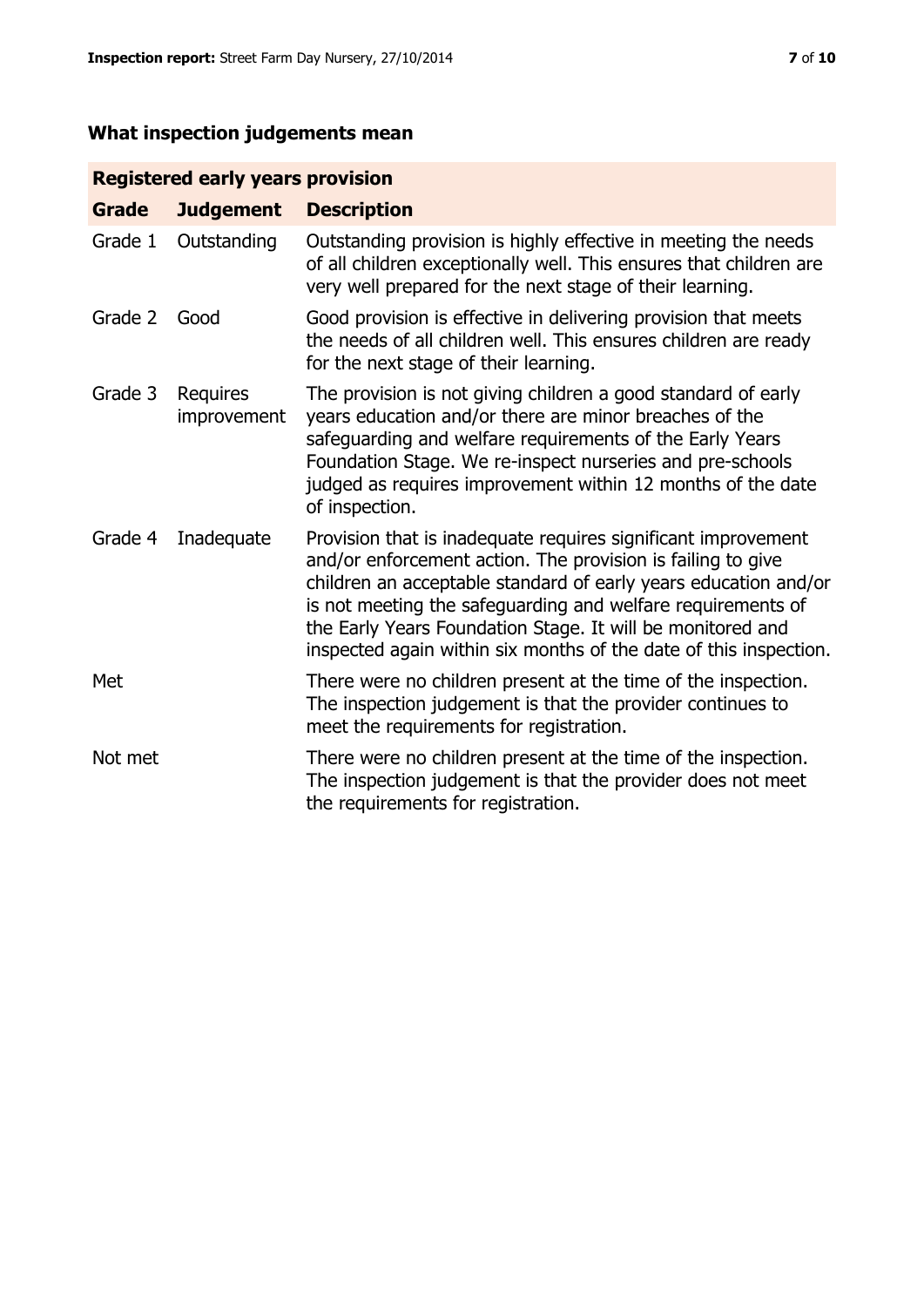#### **Inspection**

This inspection was carried out by Ofsted under sections 49 and 50 of the Childcare Act 2006 on the quality and standards of provision that is registered on the Early Years Register. The registered person must ensure that this provision complies with the statutory framework for children's learning, development and care, known as the Early Years Foundation Stage.

# **Setting details**

| Unique reference number            | EY227187                        |
|------------------------------------|---------------------------------|
| <b>Local authority</b>             | <b>Suffolk</b>                  |
| <b>Inspection number</b>           | 869901                          |
| <b>Type of provision</b>           |                                 |
| <b>Registration category</b>       | Childcare - Non-Domestic        |
| Age range of children              | $0 - 5$                         |
| <b>Total number of places</b>      | 46                              |
| Number of children on roll         | 97                              |
| <b>Name of provider</b>            | Street Farm Day Nursery Limited |
| <b>Date of previous inspection</b> | 03/03/2009                      |
| <b>Telephone number</b>            | 01359 240592                    |

Any complaints about the inspection or the report should be made following the procedures set out in the guidance *'Complaints procedure: raising concerns and making complaints* about Ofsted', which is available from Ofsted's website: www.ofsted.gov.uk. If you would like Ofsted to send you a copy of the guidance, please telephone 0300 123 4234, or email enquiries@ofsted.gov.uk.

# **Type of provision**

For the purposes of this inspection the following definitions apply:

Full-time provision is that which operates for more than three hours. These are usually known as nurseries, nursery schools and pre-schools and must deliver the Early Years Foundation Stage. They are registered on the Early Years Register and pay the higher fee for registration.

Sessional provision operates for more than two hours but does not exceed three hours in any one day. These are usually known as pre-schools, kindergartens or nursery schools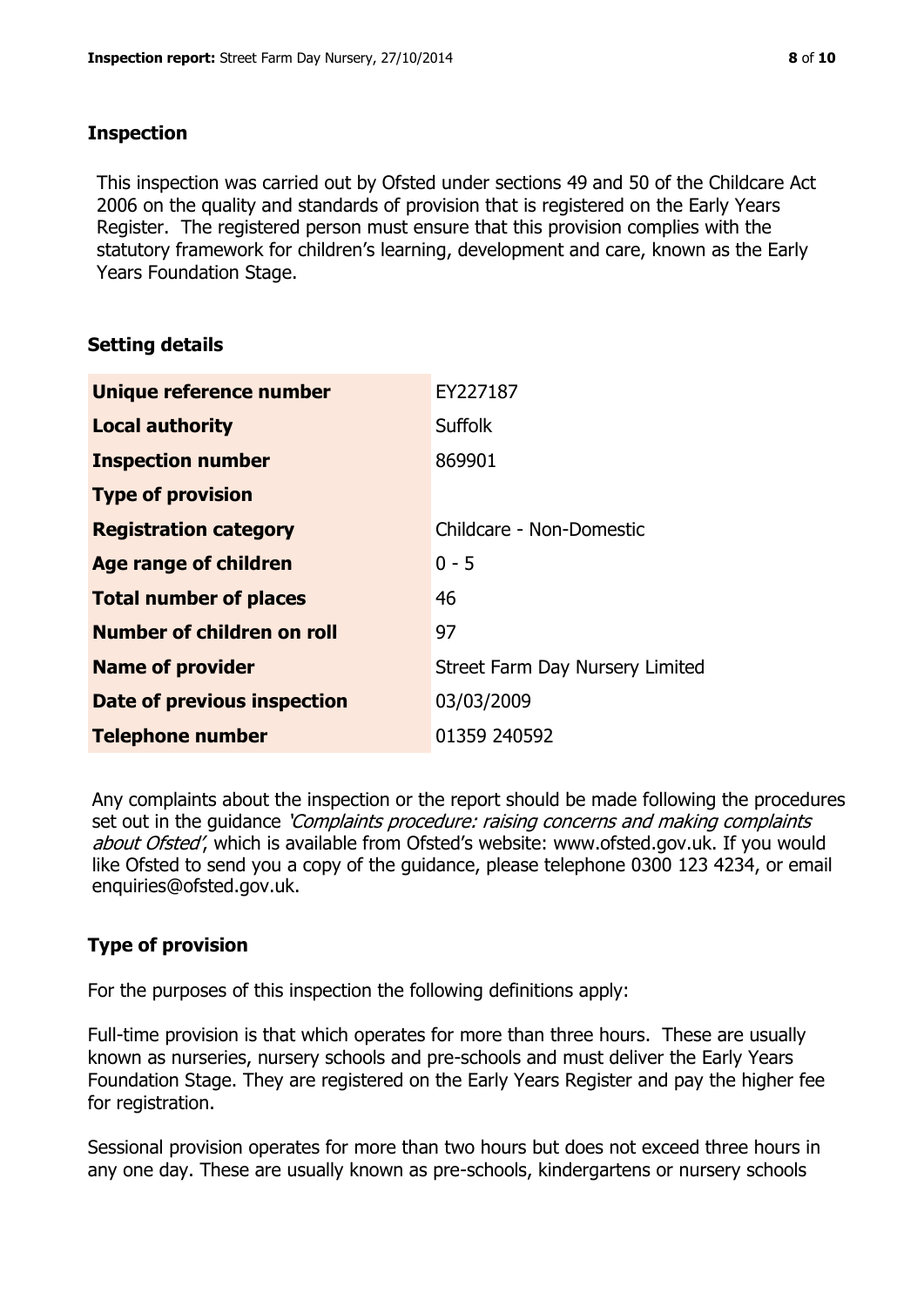and must deliver the Early Years Foundation Stage. They are registered on the Early Years Register and pay the lower fee for registration.

Childminders care for one or more children where individual children attend for a period of more than two hours in any one day. They operate from domestic premises, which are usually the childminder's own home. They are registered on the Early Years Register and must deliver the Early Years Foundation Stage.

Out of school provision may be sessional or full-time provision and is delivered before or after school and/or in the summer holidays. They are registered on the Early Years Register and must deliver the Early Years Foundation Stage. Where children receive their Early Years Foundation Stage in school these providers do not have to deliver the learning and development requirements in full but should complement the experiences children receive in school.